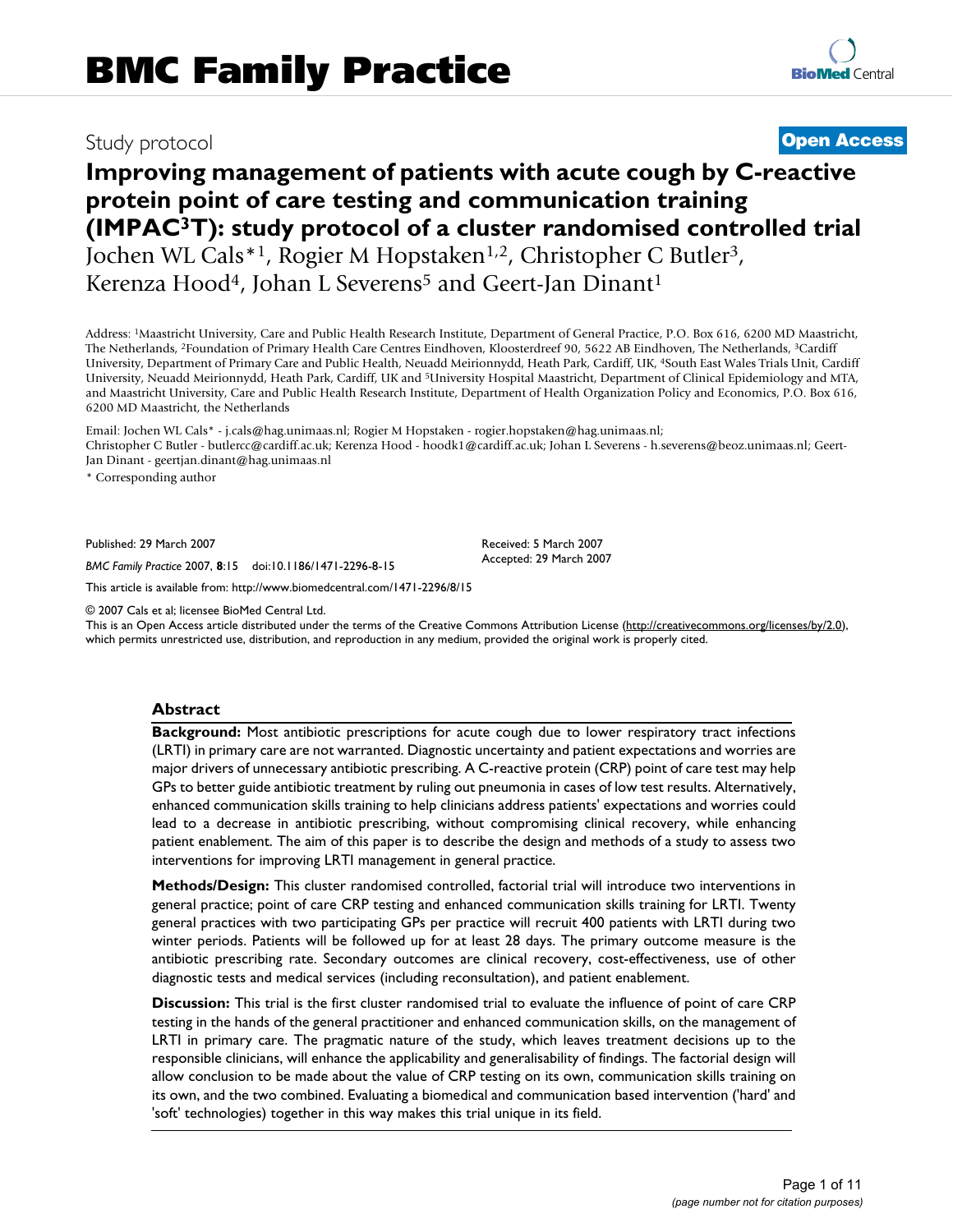# **Background**

This article describes the design of a cluster randomised clinical trial (RCT) evaluating the clinical efficacy and cost-effectiveness of a point of care C-reactive protein (CRP) test and enhanced communication skills in the management of lower respiratory tract infections (LRTI) in general practice.

About 80% of all antimicrobials are prescribed in primary care, and up to 80% of these are for respiratory tract indications, including acute cough. Respiratory tract infections are by far the most common cause of cough in primary care[1,2]. Broad spectrum antibiotics are often prescribed for cough, including acute bronchitis[3,4], and many of these prescriptions will benefit patients only marginally if at all (Number Needed to Treat = 17)[5], and may cause side effects (Number Needed to Harm = 33)[5]. Unnecessary prescribing, especially of broad spectrum antibiotics, drives antimicrobial resistance, wastes money and raises wrong expectations for patients. Microbial resistance topped the list of priority intervention needs in the World Health Organization report on Priority Medicines. Although the Netherlands is one of the lowest antibiotic prescribing countries worldwide, unnecessary prescribing for LRTI remains of great concern[6]. While unnecessary prescribing is a highly complex phenomenon, much of it relates to two factors, diagnostic uncertainty and patients' expectations. Interventions therefore should be aimed at clinicians to address these two factors. Previous studies with interventions aimed at general practitioners have resulted in less antibiotic prescribing[7,8].

# *Diagnostic uncertainty and C-Reactive protein*

LRTI represents a source of considerable diagnostic uncertainty for clinicians. Only a small number of patients with signs and symptoms of LRTI have pneumonia. Differentiating pneumonia from acute bronchitis on clinical grounds is often impossible and so clinicians frequently prescribe antibiotics empirically. However, as acute bronchitis is generally self-limiting, and benefits do not generally outweigh possible side effects from antibiotic treatment[5,9], rapid diagnostic tools to determine which patients will benefit from antibiotic treatment are urgently needed[10].

C-reactive protein is a marker of an acute inflammatory response. Several studies have indicated that CRP is probably the most feasible and accurate investigation to differentiate pneumonia from acute bronchitis in patients with LRTI in general practice [11-14]. We demonstrated in an earlier diagnostic study that for patients with a CRP less than 20 mg/l and who had no more than 1 of the 3 clinical predictors of pneumonia (dry cough, fever, diarrhoea), the absolute risk of pneumonia was reduced from 13% to less than 3%[11]. In daily practice a CRP value will only be useful when available during the initial consultation. CRP is available as a feasible point of care test for primary care and the test result can be available within three minutes. A low CRP test result is especially useful for reassuring both the doctor and the patient that further diagnostic testing and antibiotic treatment are not necessary. CRP tests can be done quickly, cheaply and with good reliability in everyday general practice using a finger prick blood sample[15]. In Scandinavia, point of care CRP testing is part of the routine evaluation of patients with LRTI in general practice, and its use has proved cost-effective[16,17]. In other countries including the Netherlands, however, GPs are still relatively unfamiliar with point of care CRP testing. The widespread introduction of point of care CRP testing in the Scandinavian countries was not accompanied by appropriate training for clinicians. This has led to an overuse of CRP testing in often mild respiratory tract infections. Slightly elevated CRP levels were too often followed by an unnecessary antibiotic course[18]. Therefore, thorough training in use and interpretation of test results is needed for a fair chance of success. This should include information about the diagnostic value of the test in addition to a focus on the fact that pneumonia can be excluded by a low test result.

# *Patient expectations and enhanced communication within the consultation*

Apart from diagnostic uncertainty, a range of other, 'non medical' influences come to bear on the decision to prescribe antibiotics[19]. Perceived patient pressure for an antibiotic, patient expectations and satisfaction are major factors influencing the decision whether to prescribe antibiotics [20-25]. Therefore, GPs need adequate communication skills to efficiently explain the pros and cons of antibiotic treatment, natural course and when to re-consult for this condition. Training GPs in enhanced consultations may therefore lead to easier and more acceptable non-antibiotic management[26]. Clinicians' communication skills in managing common infections are often suboptimal[27,28]. In one of our studies, for example, carers' views/expectations on antibiotic treatment were elicited in only one of 39 audio taped consultations for children with respiratory tract infections[28]. Many GPs therefore do not routinely use optimal communication skills to efficiently implement a non-antibiotic management strategy that patients would find acceptable and is time efficient in time pressured consultations[29]. Although GPs perceive high patient expectations for antibiotics, evidence suggests that GPs are not good at estimating which patients expect antibiotics. Patient satisfaction is determined more by the quality of explanation and physical examination than whether or not they receive a prescription for an antibiotic[20,30]. Rollnick et al. developed an innovative communication skills training method which proved to be practical and acceptable to experienced clinicians[26].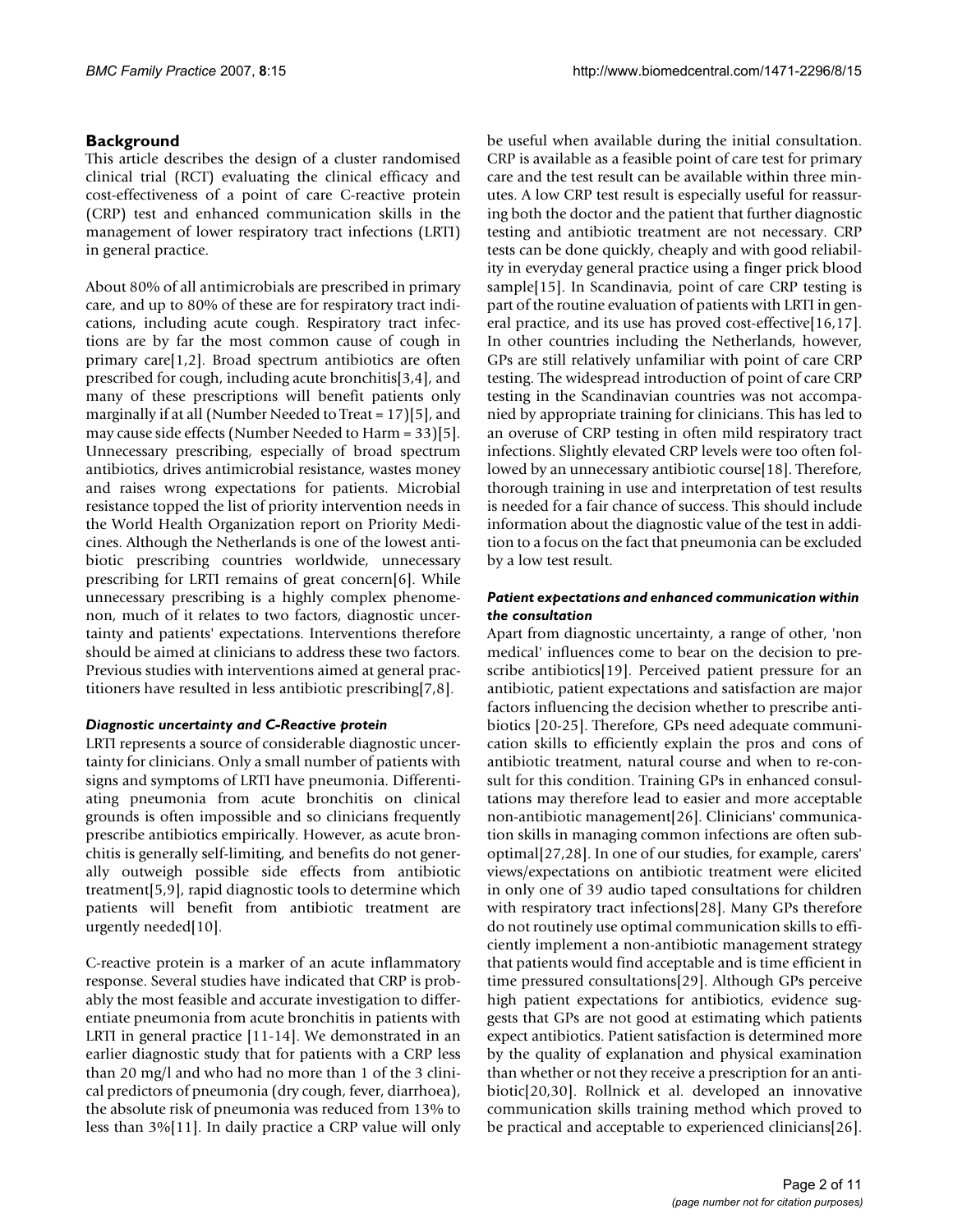### **Table 1: Intervention allocation**

|                                          |   | <b>Communication skills training</b> |                      |
|------------------------------------------|---|--------------------------------------|----------------------|
|                                          |   | ۰                                    | -                    |
| C-reactive protein point of<br>care test | ٠ | 5 practices (10 GPs)                 | 5 practices (10 GPs) |
|                                          |   | 100 patients                         | 100 patients         |
|                                          | ۰ | 5 practices (10 GPs)                 | 5 practices (10 GPs) |
|                                          |   | 100 patients                         | 100 patients         |

With everyday clinical experience in the foreground and communication skills in the background this contextbound method proved successful in sore throat consultations and was well received by GPs[31]. We have shown that training clinicians using these methods was associated with changes in the behavior of clinicians and patients in consultations for common infections. In an interrupted time series pilot study, before training in our enhanced consultation skills, GPs in 10 consultations elicited patients concerns on two occasions and empathized three times in total[31]. No evidence was found of eliciting expectations of the consultation in general, or about antibiotics. After training, the same clinicians elicited patients concerns in 14 out of 15 consultations, elicited general expectations 8 times, elicited expectations about antibiotics in all 15 consultations, and empathized a total of 38 times. Before clinician training, patients expressed their expectations only once in 10 consultations and asked questions a total of 12 times. After clinician training, patients expressed expectations in 14 out of 15 consultations and asked questions a total of 33 times. Although the importance of studying an intervention like this in a large trial is obvious[32], as far as we know a full cost-effectiveness analysis has never been performed, to evaluate the efficacy of any intervention to improve health care providers' behaviour regarding antibiotics prescribing.

# *Opportunities in LRTI*

These studies on the potential for CRP and enhanced communication skills indicate that these interventions, either separately or combined, are able to have a positive effect on the prevention of misuse of antibiotics in LRTI. No point of care test has been evaluated together with context-bound training in enhanced communication skills.

Effective management of LRTI, we hypothesize, will involve a point of care test that performs well in primary care. It will also involve providing clinicians with the skills to efficiently and effectively communicate about the condition, its duration and implications to patients in a way that might make them accept a potential non-antibiotic management and facilitate patient enablement. However, some may argue that one of these interventions alone or indeed both together is required to enhance care. The factorial design of this study allows us to answer these questions.

### *Research questions and outcome measures*

This study will investigate the following research questions:

*To what extent does the introduction of the C-Reactive Protein (CRP) point of care test and enhanced communication skills for managing LRTI in general practice, either separately or combined, have effect on:*

### *Primary outcome measure*

1. Immediate antibiotic prescribing rates

*Secondary outcome measures*

1. Clinical recovery and return to usual activities

2. Cost-effectiveness of point of care CRP and communication training

3. Patient enablement, satisfaction and future consulting intention

- 4. Diagnostic testing other than point of care CRP
- 5. Use of health services, including re-consultation

6. Subsequent antibiotic prescribing rates within 28 days of the initial consultation

### *Ethical approval*

The Ethics Committee of Catharina Hospital in Eindhoven, the Netherlands, approved the study protocol under number M05-1529, in compliance with the Helsinki Declaration.

# **Methods/Design**

This study is an open randomised controlled trial in general practice with randomisation at the practice level. The practices will be allocated to one of four groups (table 1):

1. Access to and training in point of care CRP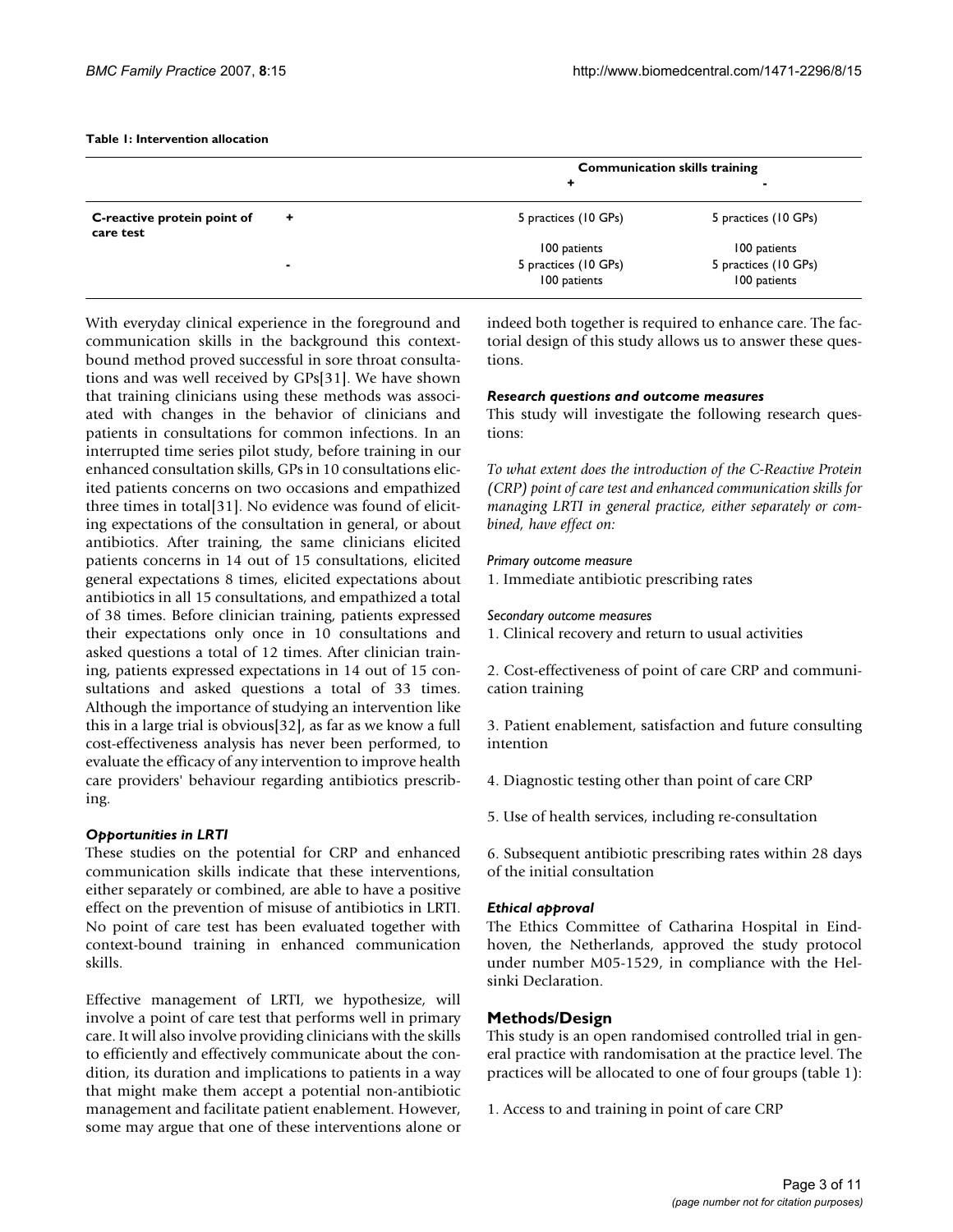

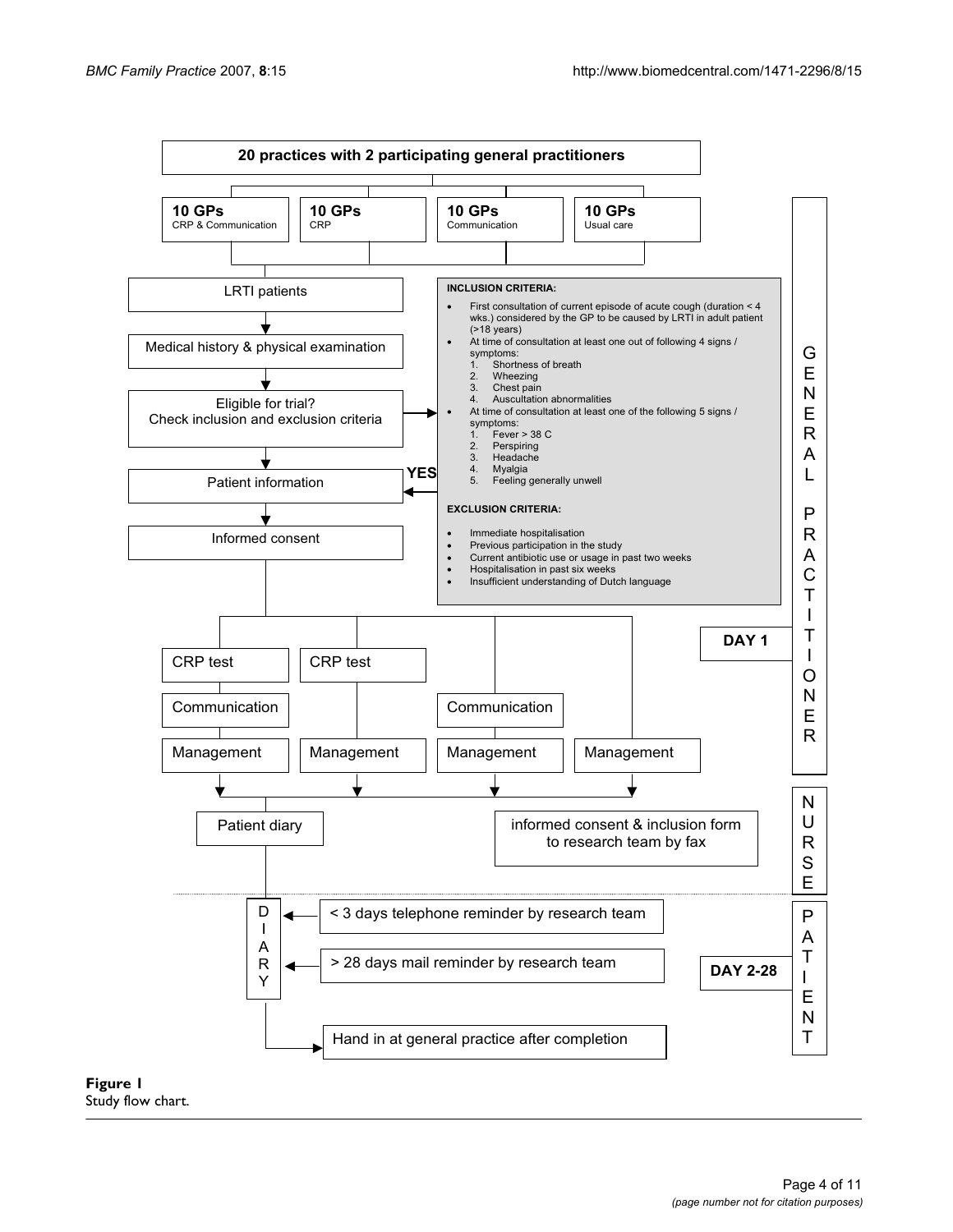2. Context-bound training in enhanced communication skills for acute cough

3. Access to and training in the use of point of care CRP plus context-bound training in enhanced communication skills for acute cough

### 4. Usual care.

The GPs in groups 1 and 3 will be trained to use and interpret point of care CRP and those in 2 and 3 in enhanced communication with patients.

### *Randomisation*

A cluster randomised design has been chosen to avoid contamination. In order to allow assessment of the effects of each individual intervention and of combinations of interventions, compared with a control group, a factorial design for randomisation by practice will be used. Two randomisation procedures will be undertaken, one to create two groups for CRP/no CRP and a second for communication skills training/No communication skills training. The process will be stratified by the classification of the practices as above/below average for their ability to recruit patients (total number of practitioner clinics per practice per week). This will ensure a balance in recruitment potential between the two arms. Random permuted blocks of four will be generated for each randomization process. This will create two groups of 10 practices and balance at the margins for the stratification variable.

### *Sample size calculation*

In order to detect a reduction in antibiotic prescribing from 80% to 60%, with 80% power at a 5% significance level, an individually randomised study would require 175 patients. If we randomise 20 practices with an intracluster correlation coefficient (icc) of 0.06 this increases to 350 patients. In order to allow for a 90% follow-up rate for the primary outcome measure of antibiotic prescribing we intend to recruit 400 patients (20 per practice and 100 in each cell). We have previously demonstrated that 40 GPs can recruit over 400 patients suspected of having a LRTI in two winter seasons[11].

# *General practices*

A total of 20 general practices will be recruited, with a fixed number of two GPs per practice participating in the study. The practices are located in the South-eastern part of the province of Noord-Brabant in the Netherlands. This region compromises both urban and rural areas. Recruited practices will be geographically spread throughout this region.

### *Patients*

The GPs will approach sequential eligible adult patients during regular consultation hours. Patients are eligible if they present in general practice with an acute cough, lasting no more than 4 weeks, considered to be caused by LRTI according to the GP. In addition, the patient needs to have at least one focal and one systemic sign/symptom[33] (Figure 1). Children will not eligible, since the diagnostic value of CRP has not been investigated for LRTI in children, consultations with children and their parents will be different with respect to communication styles and strategies, and diagnostic and prognostic factors are not automatically applicable in infants. Exclusion criteria are described in figure 1.

# *CRP point of care test*

20 GPs will have a CRP test device in their practice. CRP analysis will be carried out during the consultation. The NycoCard® II Reader, product of Axis-Shield, will be used, in accordance with the manufacturer's instructions. The test system is based on an immunometric principle and consists of 1) a liquid for sample dilution and lysis of cells, 2) a test card with CRP-specific monoclonal antibodies coated to a membrane, 3) a conjugate solution with monoclonal antibodies coupled to ultra small gold particles and 4) a washing solution. One single drop of blood from a finger prick is needed to perform the test. A capillary collects 5 μl blood which is diluted in the 0,4 ml dilution liquid. 50 μl of this diluted sample is applied to the test well of the device. When the sample flows through the antibody-coated membrane, C-reactive proteins are forced to react and bind to the antibodies on the membrane. CRP trapped on the membrane will bind the antibody gold conjugate. Unbound conjugate is removed by one drop of washing solution. In the presence of pathological levels of CRP in the sample, the membrane appears red-brown with color intensity proportionally to the CRP concentration. The color intensity is measured quantitatively with the color densitometer NycoCard® Reader II. The measuring range for whole blood samples is 8 to 250 mg/l. In the measuring range the test response is directly proportional to the concentration of CRP in the sample. For internal quality a control positive will be measured to confirm the efficacy and correct performance of the test. The control liquid is supplied with every test kit and will be run after opening of a new kit, which is once in every 24 regular tests. CRP measurements with Nycocard® have proven to be valid and robust in general practice[34]. The result will be available within three minutes. This means that GPs can use the test result within the consultation. The 20 GPs who are allocated to the CRP intervention will be given guidance about the interpretation of CRP results. This information will include a comprehensive summary of the literature on LRTI and the role of CRP. We will not instruct the GPs in a prescription style fashion. Focus will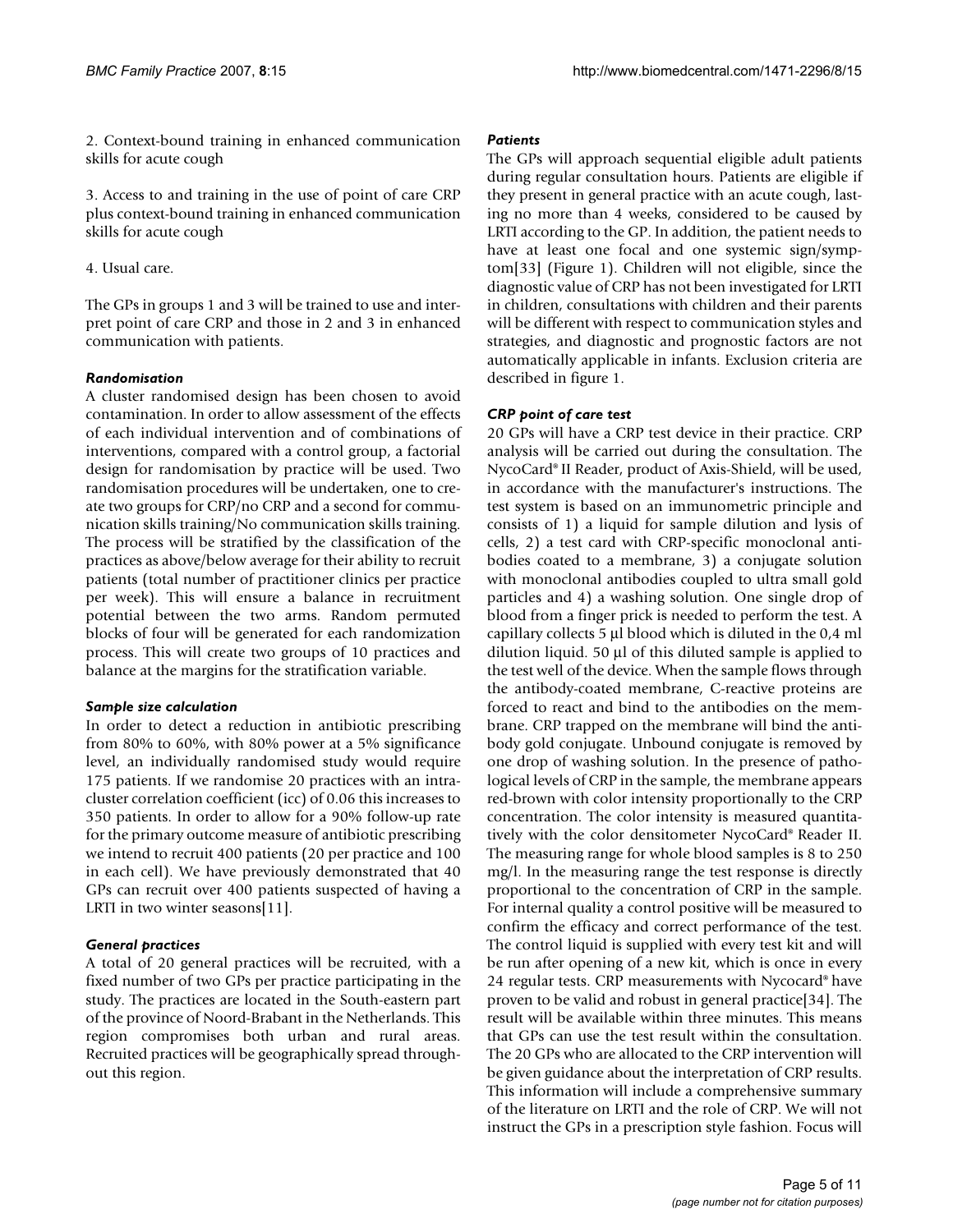be on informing them on the additional diagnostic value of CRP in ruling out pneumonia. GPs will decide on management including possible antibiotic treatment in every patient. CRP may complement their clinical findings and help in deciding upon diagnosis and treatment. The desk reminder for CRP interpretation in LRTI can be seen in figure 2. Practice assistants will be trained to use the Nyco-Card® II Reader by the Dutch distributor who has over 10 years of training experience. GPs and assistants will be able to consult a 24-hour helpdesk for technical assistance. Questions on interpretive issues can be submitted to the research team. For specific test handling questions, we will also create a direct telephone number connecting the assistant with a clinic where assistants have extensive experience with handling point of care CRP testing. Once the CRP devices have been installed and training sessions have been performed, practices will get a 8-week run-in period before inclusion starts for familiarisation with the device and interpretation of the results.

### *Communication training*

The communication training is based upon a patient-centred strategy to achieve shared decisions about investigation and treatment of acute infections. The intervention is based on the elicit-provide-elicit framework, which has its background in motivational interviewing and which has been refined for use in primary care[26]. The contextbound training for acquiring these communicating skills involves one two-hour training seminar at a central location, preceded and followed by consulting with simulated patients in routine surgeries. It involves the following specific elements:

# *1. Simulated patient in clinical encounter, part 1*

Two experienced simulated patients will be trained to simulate a patient with acute bronchitis persisting for two weeks. The patient is worried about the duration of the cough and has distinct sleeping problems and impaired daily activities due to the cough. The simulated patients will consult with participating GPs at their own surgeries during regular surgery hours. The simulated patients will carry an audiotape device to record the conversation, which will be transcribed by trained typists.

### *2. Seminar on shared decision making*

Within one week after their first simulated patient consultation, all 20 GPs will gather for a training seminar on enhanced communication skills. Three seminars will be held, with 5–8 GPs participating per session. All session will have the same format and content (see below). An experienced moderator from the Department of Vocational Training in General Practice will lead the seminar. The GPs will be encouraged to actively participate in all sections of the training. After a brief introduction, the GPs will receive transcripts of their first simulated patient contact. They will be asked to read their own transcript and make notes. Subsequently, the moderator will invite them to share their reactions to their transcripts and to identify noteworthy aspects. These can be of any kind; structure, vocabulary or occurring difficulties in management. The focus will be on the acute cough patient. This will be followed by a short presentation on current views and insights on LRTI. The contrast between evidence from research and figures from daily practice will be highlighted to stress the importance of enhancing LRTI consultations. GPs will be given the opportunity to contribute their own suggestions for enhancing LRTI consultations. The elicit-provide-elicit framework will be outlined[26], where the GP first *elicits* what the patient knows about his condition and what the patient's main worries and expectations are. Crucially, the GP actively asks how the patient feels about antibiotics. This serves two purposes; firstly, to provide the GP with the patient's expectation and hope for antimicrobial treatment (making patients' expectations explicit). Secondly, it enables the GP to openly discuss his opinion on antibiotic treatment, mentioning the balance of possible benefits and harms of antibiotic treatment. Secondly, the GP *provides* information relevant to the patients' individual understanding and interest. This includes findings from the medical history and physical examination. Then the GP *elicits* the patients' interpretation about what has been said and done, and discusses implications for help seeking behaviour. Specific alarm symptoms should be mentioned to provide exact information to the patient about when to re-consult. All communication is based on an assessment of patients' information needs, thus achieving efficiency by targeting information to individual needs. Practice-based examples will be presented in video clips. Finally, GPs will be asked to attempt to identify the specific aspects, which need most attention during their consultations. Supported by a desk reminder (Figure 2) we will ask the GPs to implement the specific steps of the communication training in their routine acute cough consultations.

# *3. Simulated patient in clinical encounter, part 2*

The GPs will get the opportunity to use the enhanced communication skills in daily practice during eight weeks before inclusion start. The two simulated patients will now switch practices, visiting the practices they did not visit, while playing a similar acute bronchitis role. Trained typists will once again transcribe the audio-recorded consultations. These transcripts will be copied and made anonymous, after which they are sent to a colleague participating in the study. This GP will be asked to write comments on the transcript based on the enhanced communication method and to add possible suggestions for improvement. The project team will edit or add comments if needed. Finally, the peer-reviewed transcript will be returned to the GP who conducted the consultation.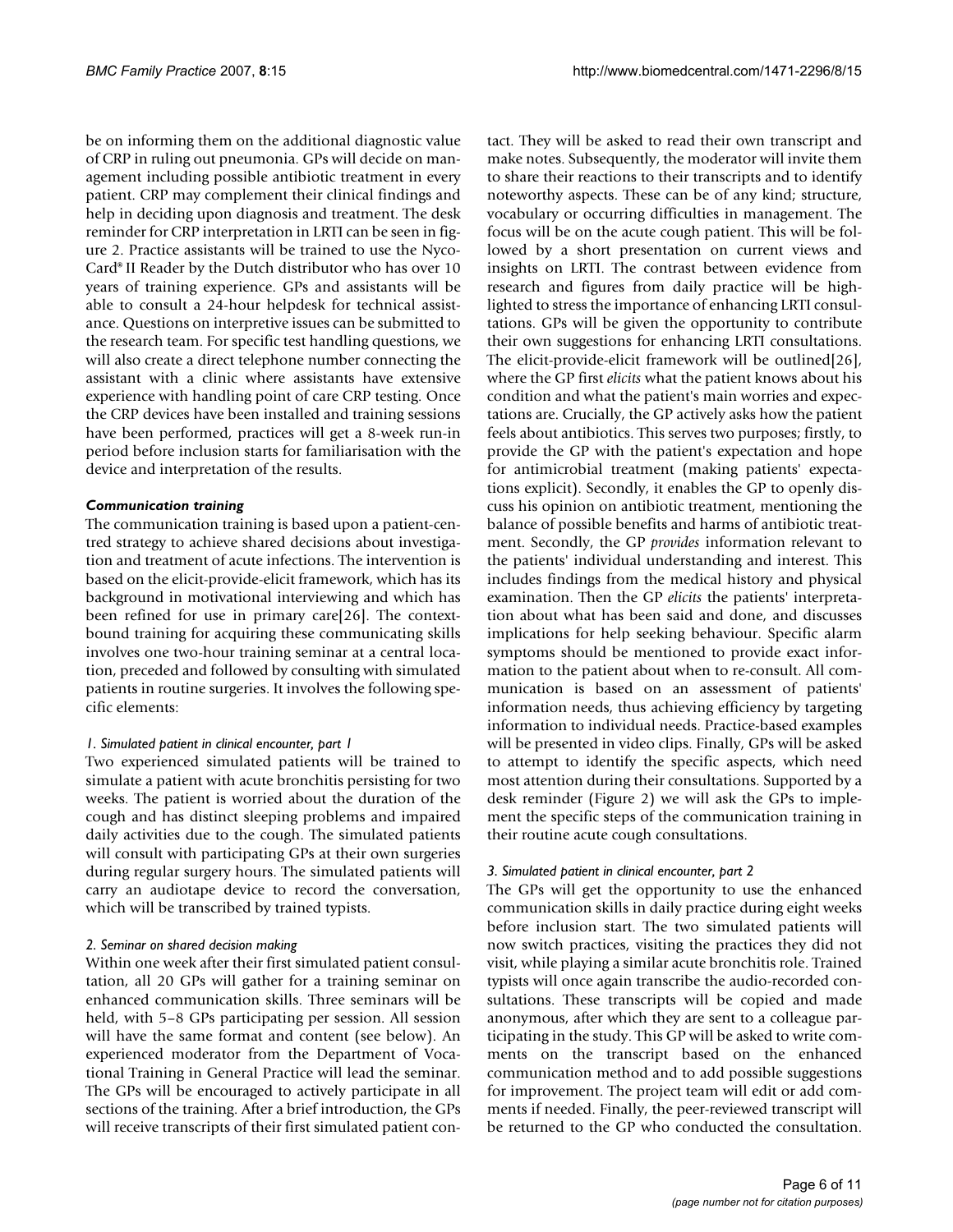# $IMPAC<sup>3</sup>T$ LOWER RESPIRATORY TRACT INFECTIONS

# C-Reactive Protein test:

- Rule out pneumonia
- Combine clinical findings with CRP

# CRP < 20

Pneumonia extremely unlikely

# CRP 20 – 50

Pneumonia very unlikely

# CRP 50 – 100

Clear infection Most likely acute bronchitis Possibly pneumonia Combination clinical findings & CRP very important

# CRP > 100

Severe infection Pneumonia more likely

# $IMPAC<sup>3</sup>T$ LOWER RESPIRATORY TRACT INFECTIONS

Communication items:

Elicit worries / expectations

Actively ask opinion on antibiotics

# Essential information:

Duration cough > 4 weeks Acute bronchitis is self-limiting (regardless of virus/bacteria) Body will fight it, but it needs time

Antibiotica: benifits = harms

Eat & drink well, limit activities

Summarise and elicit understandingof information

Alarm symptoms When to reconsult

# **Figure 2** Desk reminders for GPs allocated to the CRP and or communication skills interventions in the CRP and

Desk reminders for GPs allocated to the CRP and/or communication skills interventions.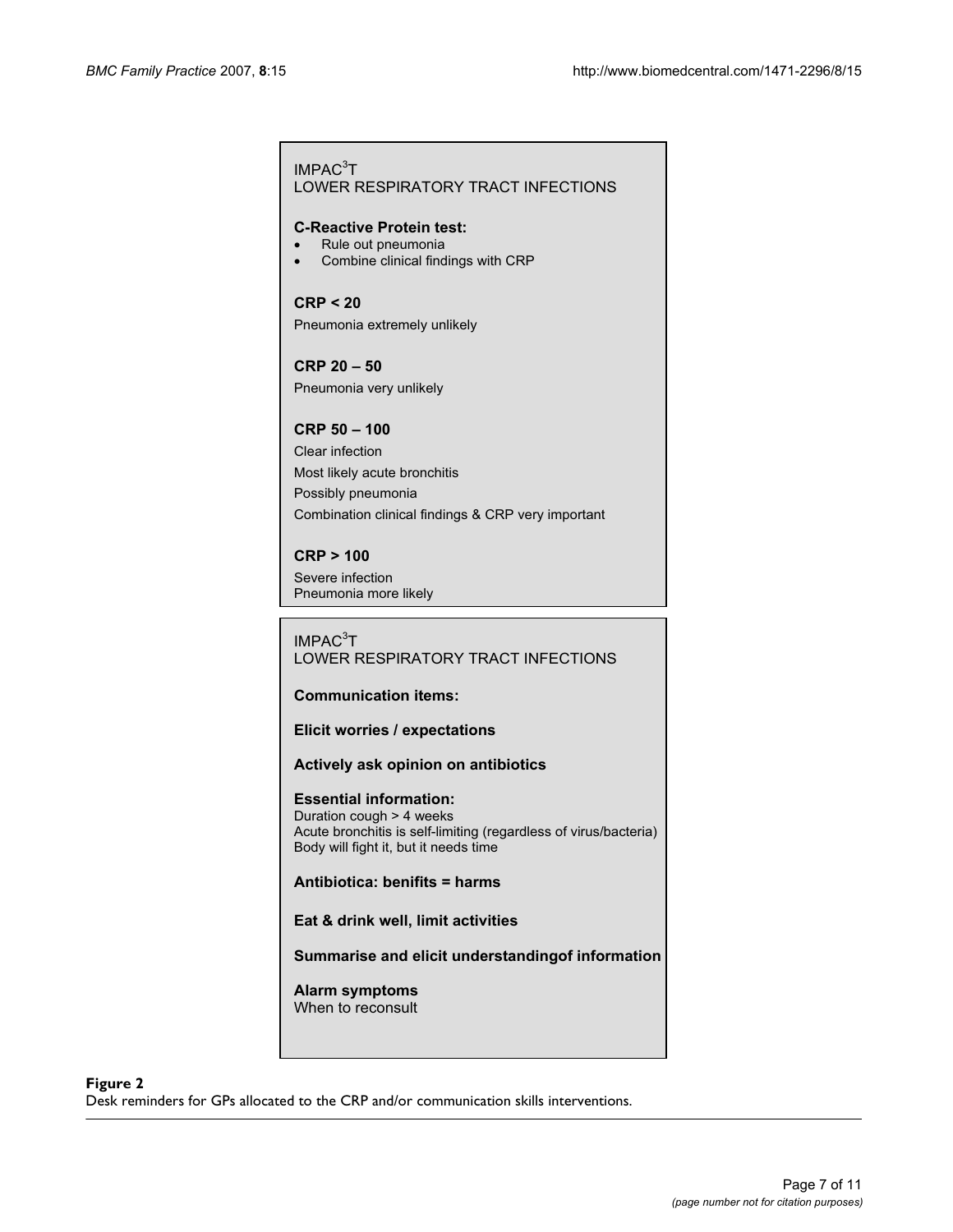Commenting on a colleague's transcript may promote GPs' critical reflection on their own peer-reviewed transcripts. Thus, participating GPs will benefit from reading and feeding on a colleague's transcript and from reflection on their own transcript.

### *Data collection*

Sequential elegible patients will be asked by their GP to participate. During this consultation, the GP will take written consent and note the inclusion criteria on the trial inclusion form. The practice nurse will give each participant a simple self-complete symptom diary after the consultation. After general questions on cough and the consultation, patients will be asked each day to complete a 6 item scale, with responses to statements ranging from 0 to 6. A total symptom score will be derived from this scale. Items relate to coughing, phlegm, shortness of breath, sleep disturbance, impairment of normal daily activities, and generally feeling unwell. This symptom diary has previously been used in a large LRTI study[35]. Patients will then be followed-up for 28 days, or if still unwell, until recovered with a maximum follow up of ten weeks. Furthermore, weekly questions will record time off work, medication use and re-consultation. The recruiting GP will fax the informed consent form and inclusion form to the research team in Maastricht on the day of inclusion. The clinical effectiveness analysis will be based on diary responses. A single Likert type scale response item will assess satisfaction with the consultation. Patient enablement will be measured using the Patient Enablement Instrument [36] translated into Dutch. Concurrent validation will be undertaken. In addition, the research team will retrieve data on diagnosis, antibiotic prescription, reconsultation, diagnostic testing other than CRP and related medical consumption from participating patients' electronic medical records over 28 days follow-up. A societal perspective will be used for the economic evaluation. Thus, for all four groups, in addition to costs to the health care system, we will take into account medical costs borne by patients and production costs due to illness related absence from work. Use of health care facilities will be prospectively recorded in a standardised way including all re-consultations, telephone consultations, out-of-hours consultations, and hospital admissions, (repeat) prescription of antibiotics (type, dosage, duration) and additional diagnostic tests, including bacteriological culture and Xray. A patient diary will be the basis for assessing actual medication use, other medical costs to the patient, and absence from work[37].

The research team will retain transcripts of simulated patient consultations. Transcripts before the seminar will be compared with those afterwards for evidence of acquisition of the enhanced communication skills (competence).

### *Patient follow-up*

The respondent burden will be kept to a minimum. The research team will contact patients by telephone within four days to offer further information about study participation and to iron out eventual problems concerning study materials. Reminders to complete study documents will be sent by post to patients after 14 days, and patients will receive a reminder postcard at the end of the follow up period.

### *Analysis*

Statistical analyses will be performed with the aid of the SPSS and STATA statistical packages. The primary analysis will be intention to treat and will compare the marginal effects of the two interventions on antibiotic prescribing at the index consultation and incorporate an interaction effect. The interaction term will be included to test for a synergistic or antagonistic relationship between the two interventions. This will be tested using a three level logistic regression model to account for variation at the practice/GP/patient. If there is no indication of random effects at a GP level, then this will be reduced to a two level model with GP seen acting as a patient level covariate.

A four level linear regression model will be fitted to the symptom scores (logged) to account for practice, GP, patient and repeated assessments over time. The correlation between repeated assessments within individual patients will be modelled to allow for greater correlation between assessments, which are closer in time. The effect of interventions would be seen in the comparison of the slopes of symptom scores over time in the groups, i.e. having faster (or slower) recovery rates[38]. Sensitivity analyses on the symptom scores will be undertaken to assess the impact of loss to follow-up by either interpolating from available data using the estimated slope of symptoms from the model or using last value carried forward. The later is unlikely to arise in practice for an acute infection, however provides a useful extreme bound in which to interpret results.

Secondary outcomes (satisfaction, enablement, re-consultation and other investigations) will be compared between the two groups using three level regression models (linear and logistic where appropriate). No formal subgroup analyses are planned. However, exploratory analyses will investigate the influence of patient and practitioner demographics on outcomes. The statistical uncertainty regarding the cost-effectiveness of the different strategies will be assessed using non-parametric bootstrap resampling techniques and result in estimates of net monetary benefit values. For the groups of GPs trained in enhanced communication skills and/or CRP testing, the cost analysis will be extended beyond patient level data. Training will lead to additional costs (organising and giv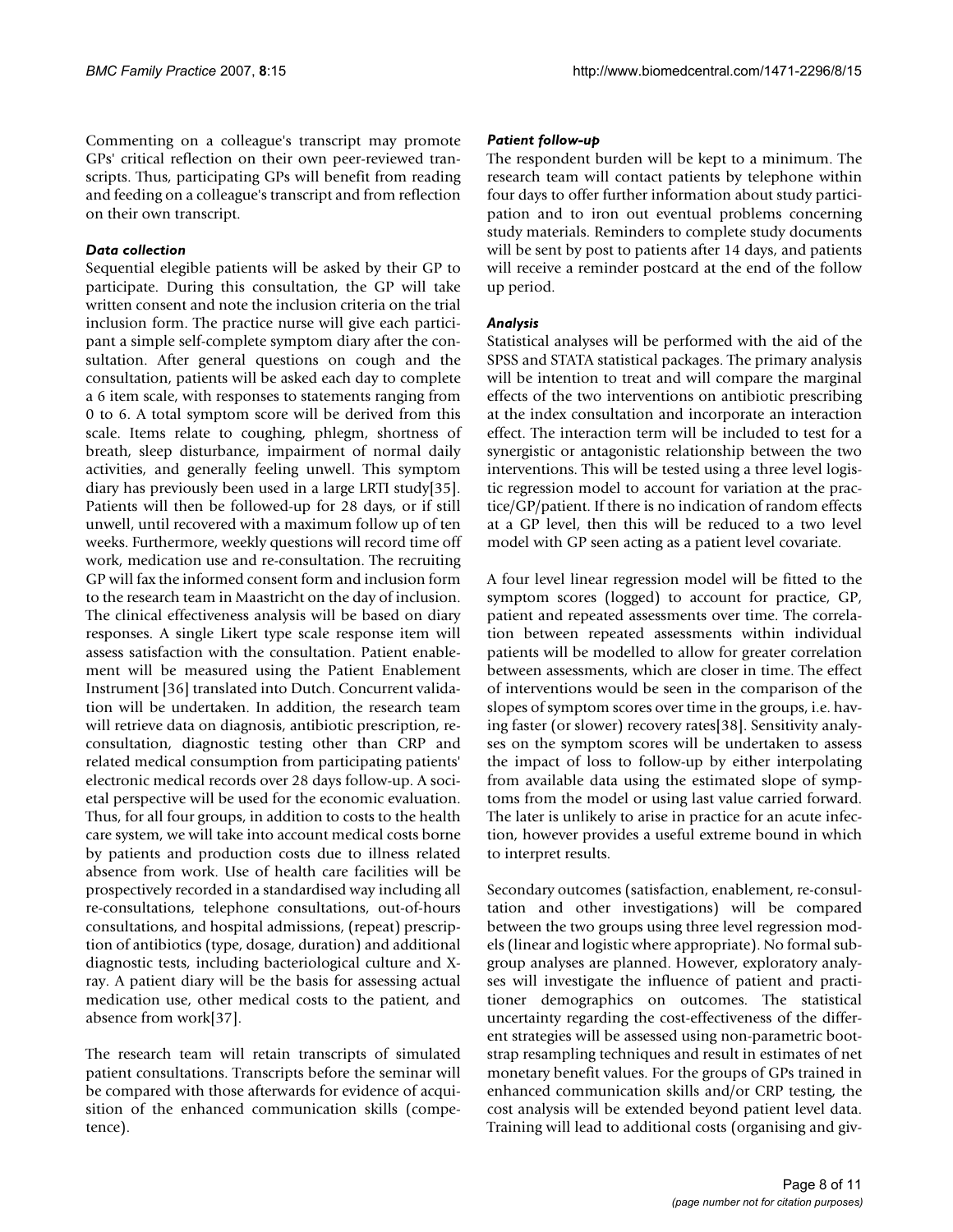ing the training and GPs' time investment) which will be included in the analysis[39]. Such overhead costs are basically one-time costs and can therefore be regarded as fixed costs that will be measured at the level of the trained GPs and attributed to an individual patient, which will be done on the basis of a division calculation as proposed by Mason et al (2001)[40]. The trial will be reported following CONSORT guidelines, extended for cluster randomised trials[41].

# **Discussion**

This trial will be the first randomised controlled trial to evaluate the use of point of care CRP testing and enhanced communication skills training, on the management of acute cough due to LRTI in primary care. Both are promising interventions in reducing unnecessary antibiotic prescribing. A systematic evaluation in daily general practice is required to assess effectiveness. Our inclusion criteria are quite broad as a reflection of daily practice. LRTI is such a commonly seen illness among the full range of patients in primary care that we think the inclusion criteria should enable us to investigate all these patients. Primary inclusion criterion is the GP's suspicion of LRTI being the primary cause of the acute cough episode. GPs are daily facing difficulty in deciding upon management for these patients. The pragmatic approach of this trial leaves them very close to daily practice when considering recruiting the patient for this study. We did however define a group of focal and a group of systemic signs and symptoms in the inclusion criteria, which indicate that this patient has signs and symptoms of an infection of the lower respiratory tract.

A low CRP test result, expected to occur in at least half of these patients with LRTI, will be reassuring for both the GP and the patient that the illness is mild and most probably self-limiting. On the other end of the spectrum, very high test results will help the GP in considering antibiotic treatment or referral to a hospital. To achieve this GPs must be aware of the usefulness of the test and they should be able to properly interpret results. These are crucial conditions for a positive effect of the CRP intervention. If GPs are not aware of the value of the test, other important influences such as time pressure and patients' expectations may dilute any possible effect on antibiotic prescribing. If GPs are able to build the communication skills, which take the latter influences into account, into their routine consultations, long term competence and performance have to be monitored, since maintenance of acquired communication skills is difficult. So even when GPs understand the theory of the test and the principle of the enhanced communication, the question remains whether they will use it to adjust the management of LRTI patients.

We chose a factorial design, as it will enable us to efficiently investigate the interventions by including all participants in both analyses. Furthermore it will give us the opportunity to consider both the individual effects of both interventions and the benefits of receiving both interventions together. Factorials trials do require special considerations at the analysis stage. Interaction between the interventions needs to be investigated, since this can have effect on the power of the study[42].

In this trial both interventions are targeted at the GPs with impact on patient outcomes. Randomisation at practice level has been chosen in this trial, because there is less risk of contamination by GPs concurrently managing usual care patients, while other GPs manage their patients under the experimental regimen in the same practice. However, since patients yet have to be recruited after randomisation post-randomisation recruitment bias deserves special attention. One may expect that practices not receiving a desired intervention may gradually loose enthusiasm to recruit. As a strategem to prevent this, those practices allocated to the usual care arm, as well as those allocated to one of the arms to which only one intervention will be allocated, will be informed that they will receive a CRP device and/or the communication training after the study period. Recruitment rates across the four groups have to be monitored and baseline characteristics will be described to ensure comparability. Because of the small number of practices involved, randomisation will be restricted carefully with regard to recruitment ability. With a small number of clusters and a large number of patients this trial may be difficult to analyse and risk of loss of power exists if one practice should drop out. In cluster randomised trials the outcome for each patient cannot be assumed to be independent of that of any other patient since the patients within one cluster (practice) are more likely to have similar outcomes. Therefore multi-level analysis will be performed.

Prediction of sample size in cluster randomised trials is difficult given the fact that not only the expected effect size has to be estimated, but also the anticipated cluster size and intra-cluster correlation coefficient[43]. Despite these limitations analysis on both cluster level as well as individual level will provide us the best information on the outcome of this study[44]. Results will be reported with full transparency with regard to the factorial and cluster design[41,42].

The study will allow us to get more insight into the natural course of this common but still under-researched illness. The long follow-up of 28 days and the daily patients' evaluation of number and extent of their symptoms will provide crucial information on natural course, burden and impact on daily activities.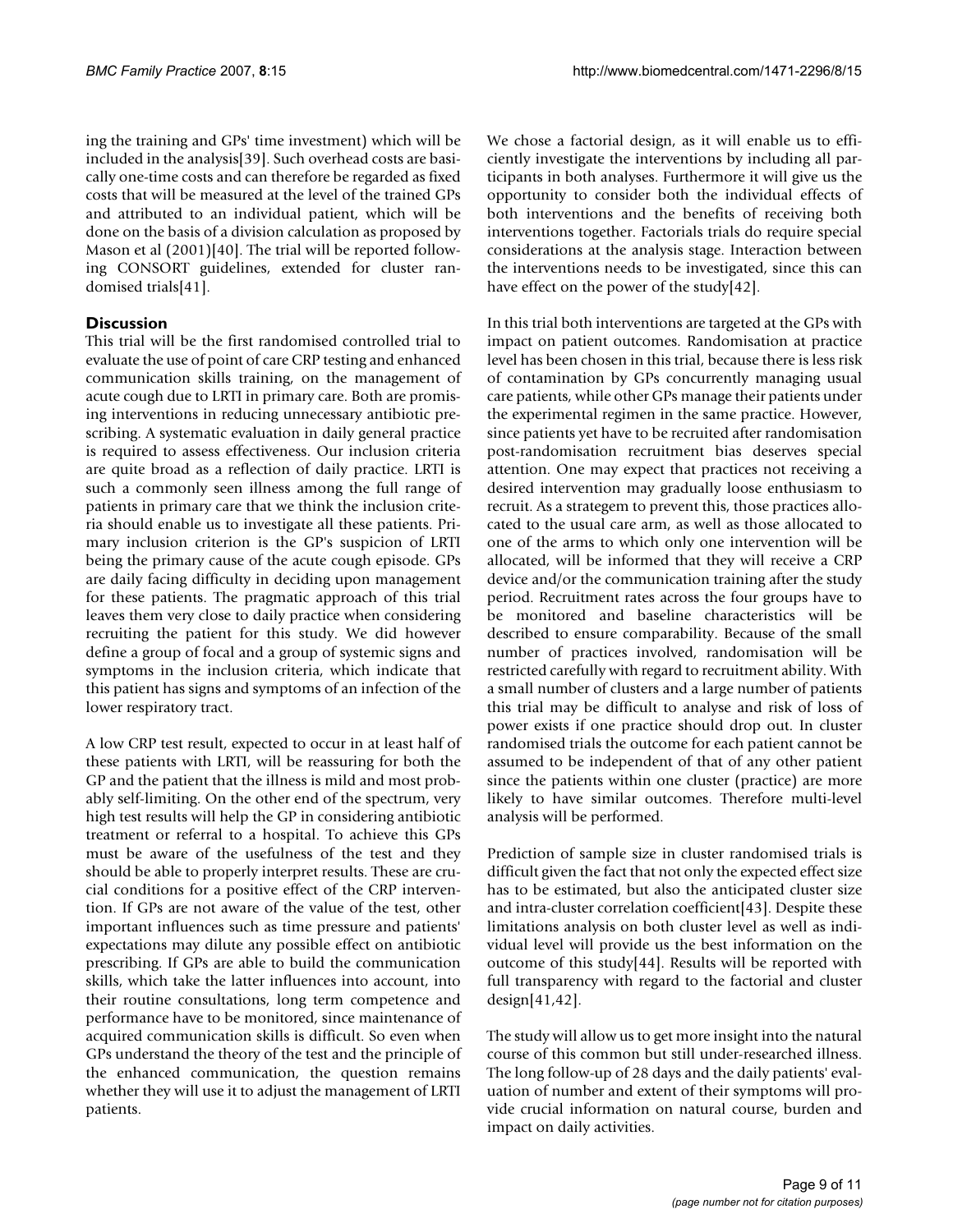To our knowledge, both from the point of view of interventions and study design, this is a unique study. It will be the first to evaluate complex interventions separately and combined, that focus on the biomedical evaluation of the illness and patient centered communication. The pragmatic nature of the study, which leaves treatment decisions up to the responsible clinicians, will enhance the applicability and generalisability of findings. If these interventions decrease antibiotic prescribing and enhance patient satisfaction with favourable clinical outcomes, they could be used to enhance the quality of a large number of consultations in primary care, both for common infections and for other conditions. A full cost-effectiveness analysis to evaluate the efficiency of the interventions is needed in this regard as well and will therefore be performed. This has never been done before for an intervention to improve health care providers' communication regarding antibiotics prescribing.

If these complex interventions are shown to be effective and cost-effective, they may be refined as a result of the research and we will promote uptake in everyday care.

### **Abbreviations**

GP General practitioner

LRTI Lower respiratory tract infection

CRP C-reactive protein

ICC Intra-cluster correlation coefficient

RCT Randomised controlled trial

### **Competing interests**

The author(s) declare that they have no competing interests.

### **Authors' contributions**

JC is the principal investigator and wrote the manuscript. RH contributed to writing of the manuscript, background and CRP intervention of the study protocol; supervisor of the project. CB contributed to writing of the manuscript, designed the study protocol, contributed to the background information and to the communication part of the study; supervisor of the project. KH is the trial statistician, contributed to the drafting of the study design; supervisor of the methodological and statistical data processing. JS contributed to the drafting of the study design and the health economics aspects of the study. GD is the overall project leader and grant applicator.

All authors have read and approved the final version of the manuscript

### **Funding**

This study is funded by the Netherlands Organisation for Health Research and Development (ZonMW, Doelmatigheidsonderzoek), grant number 945-04-010. Dr Hood is funded by the Wales Office for Research and Development in Health and Social Care. None of the sources of funding influenced either the study design, the writing of the manuscript or the decision to submit the manuscript for publication.

### **Acknowledgements**

The authors would like to thank Prof. Steven Rollnick (Cardiff) for his advice and contribution to the design of the communication intervention. Furthermore, thanks are extended to Prof. Paul Little (Southampton) for his assistance in drafting the study diary.

### **References**

- 1. Van der Velden J: Basisrapport morbiditeit in de huisartsprak**tijk.** NIVEL; 1991.
- 2. Verheij TJM, Salomé PL, Bindels PJ, Chavannes AW, Ponsioen BP, Sachs APE, Thiadens HA, Romeijnders ACM, Van Balen JAM: **NHG-Standaard Acuut hoesten. [Dutch College of General Practitioners Guidelines on Acute Cough].** *Huisarts Wet* 2003, **46(9):**496-506.
- 3. Steinman MA, Gonzales R, Linder JA, Landefeld CS: **[Changing Use](http://www.ncbi.nlm.nih.gov/entrez/query.fcgi?cmd=Retrieve&db=PubMed&dopt=Abstract&list_uids=12667022) [of Antibiotics in Community-Based Outpatient Practice,](http://www.ncbi.nlm.nih.gov/entrez/query.fcgi?cmd=Retrieve&db=PubMed&dopt=Abstract&list_uids=12667022) [1991-1999.](http://www.ncbi.nlm.nih.gov/entrez/query.fcgi?cmd=Retrieve&db=PubMed&dopt=Abstract&list_uids=12667022)** *Ann Intern Med* 2003, **138(7):**525-533.
- 4. van Duijn HJ, Kuyvenhoven MM, Schellevis FG, Verheij TJM: **[Deter](http://www.ncbi.nlm.nih.gov/entrez/query.fcgi?cmd=Retrieve&db=PubMed&dopt=Abstract&list_uids=15961433)[minants of prescribing of second-choice antibiotics for upper](http://www.ncbi.nlm.nih.gov/entrez/query.fcgi?cmd=Retrieve&db=PubMed&dopt=Abstract&list_uids=15961433)** and lower respiratory tract episodes in Dutch general prac-<br>tice **10.1093/jac/dki214.** J Antimicrob Chemother 2005, **[tice 10.1093/jac/dki214.](http://www.ncbi.nlm.nih.gov/entrez/query.fcgi?cmd=Retrieve&db=PubMed&dopt=Abstract&list_uids=15961433)** *J Antimicrob Chemother* 2005, **56(2):**420-422.
- 5. Smucny J, Fahey T, Becker L, Glazier R: **Antibiotics for acute bronchitis.** *Cochrane Database Syst Rev* 2004.
- 6. Goossens H, Ferech M, Vander Stichele R, Elseviers M: **[Outpatient](http://www.ncbi.nlm.nih.gov/entrez/query.fcgi?cmd=Retrieve&db=PubMed&dopt=Abstract&list_uids=15708101) [antibiotic use in Europe and association with resistance: a](http://www.ncbi.nlm.nih.gov/entrez/query.fcgi?cmd=Retrieve&db=PubMed&dopt=Abstract&list_uids=15708101) [cross-national database study.](http://www.ncbi.nlm.nih.gov/entrez/query.fcgi?cmd=Retrieve&db=PubMed&dopt=Abstract&list_uids=15708101)** *Lancet* 2005, **365(9459):**579-587.
- 7. Welschen I, Kuyvenhoven MM, Hoes AW, Verheij TJM: **[Effective](http://www.ncbi.nlm.nih.gov/entrez/query.fcgi?cmd=Retrieve&db=PubMed&dopt=Abstract&list_uids=15297305)[ness of a multiple intervention to reduce antibiotic prescrib](http://www.ncbi.nlm.nih.gov/entrez/query.fcgi?cmd=Retrieve&db=PubMed&dopt=Abstract&list_uids=15297305)ing for respiratory tract symptoms in primary care: [randomised controlled trial.](http://www.ncbi.nlm.nih.gov/entrez/query.fcgi?cmd=Retrieve&db=PubMed&dopt=Abstract&list_uids=15297305)** *BMJ* 2004, **329(7463):**431.
- 8. Coenen S, Van Royen P, Michiels B, Denekens J: **[Optimizing antibi](http://www.ncbi.nlm.nih.gov/entrez/query.fcgi?cmd=Retrieve&db=PubMed&dopt=Abstract&list_uids=15282232)[otic prescribing for acute cough in general practice: a clus](http://www.ncbi.nlm.nih.gov/entrez/query.fcgi?cmd=Retrieve&db=PubMed&dopt=Abstract&list_uids=15282232)[ter-randomized controlled trial.](http://www.ncbi.nlm.nih.gov/entrez/query.fcgi?cmd=Retrieve&db=PubMed&dopt=Abstract&list_uids=15282232)** *J Antimicrob Chemother* 2004, **54(3):**661-672.
- 9. Gonzales R, Sande M: **[What will it take to stop physicians from](http://www.ncbi.nlm.nih.gov/entrez/query.fcgi?cmd=Retrieve&db=PubMed&dopt=Abstract&list_uids=7885119) [prescribing antibiotics in acute bronchitis?](http://www.ncbi.nlm.nih.gov/entrez/query.fcgi?cmd=Retrieve&db=PubMed&dopt=Abstract&list_uids=7885119)** *Lancet* 1995, **345(8951):**665-666.
- 10. Nordberg P, Monnet DL, Cars O: **Antibacterial drug resistance: options for concerted action.** In *World Health Organization Department of Medicines Policy and Standards* Geneva ; 2005:1-48.
- 11. Hopstaken RM, Muris JWM, Knottnerus JA, Kester ADM, Rinkens PELM, Dinant GJ: **[Contributions of symptoms, signs, erythro](http://www.ncbi.nlm.nih.gov/entrez/query.fcgi?cmd=Retrieve&db=PubMed&dopt=Abstract&list_uids=12830562)[cyte sedimentation rate and C-reactive protein to a diagno](http://www.ncbi.nlm.nih.gov/entrez/query.fcgi?cmd=Retrieve&db=PubMed&dopt=Abstract&list_uids=12830562)sis of pneumonia in acute lower respiratory tract infection.** *Br J Gen Pract* 2003, **53:**358-364.
- 12. Melbye H, Straume B, Aasebo U, Dale K: **[Diagnosis of pneumonia](http://www.ncbi.nlm.nih.gov/entrez/query.fcgi?cmd=Retrieve&db=PubMed&dopt=Abstract&list_uids=1410955) [in adults in general practice. Relative importance of typical](http://www.ncbi.nlm.nih.gov/entrez/query.fcgi?cmd=Retrieve&db=PubMed&dopt=Abstract&list_uids=1410955) symptoms and abnormal chest signs evaluated against a [radiographic reference standard.](http://www.ncbi.nlm.nih.gov/entrez/query.fcgi?cmd=Retrieve&db=PubMed&dopt=Abstract&list_uids=1410955)** *Scand J Prim Health Care* 1992, **10(3):**226-233.
- 13. Flanders SA, Stein J, Shochat G, Sellers K, Holland M, Maselli J, Drew WL, Reingold AL, Gonzales R: **[Performance of a bedside C-reac](http://www.ncbi.nlm.nih.gov/entrez/query.fcgi?cmd=Retrieve&db=PubMed&dopt=Abstract&list_uids=15063814)[tive protein test in the diagnosis of community-acquired](http://www.ncbi.nlm.nih.gov/entrez/query.fcgi?cmd=Retrieve&db=PubMed&dopt=Abstract&list_uids=15063814) [pneumonia in adults with acute cough.](http://www.ncbi.nlm.nih.gov/entrez/query.fcgi?cmd=Retrieve&db=PubMed&dopt=Abstract&list_uids=15063814)** *Am J Med* 2004, **116(8):**529-535.
- 14. van der Meer V, Neven AK, Broek PJ, Assendelft WJJ: **[Diagnostic](http://www.ncbi.nlm.nih.gov/entrez/query.fcgi?cmd=Retrieve&db=PubMed&dopt=Abstract&list_uids=15979984)** [value of C reactive protein in infections of the lower respira](http://www.ncbi.nlm.nih.gov/entrez/query.fcgi?cmd=Retrieve&db=PubMed&dopt=Abstract&list_uids=15979984)**[tory tract: systematic review.](http://www.ncbi.nlm.nih.gov/entrez/query.fcgi?cmd=Retrieve&db=PubMed&dopt=Abstract&list_uids=15979984)** *BMJ* 2005, **331:**26-29.